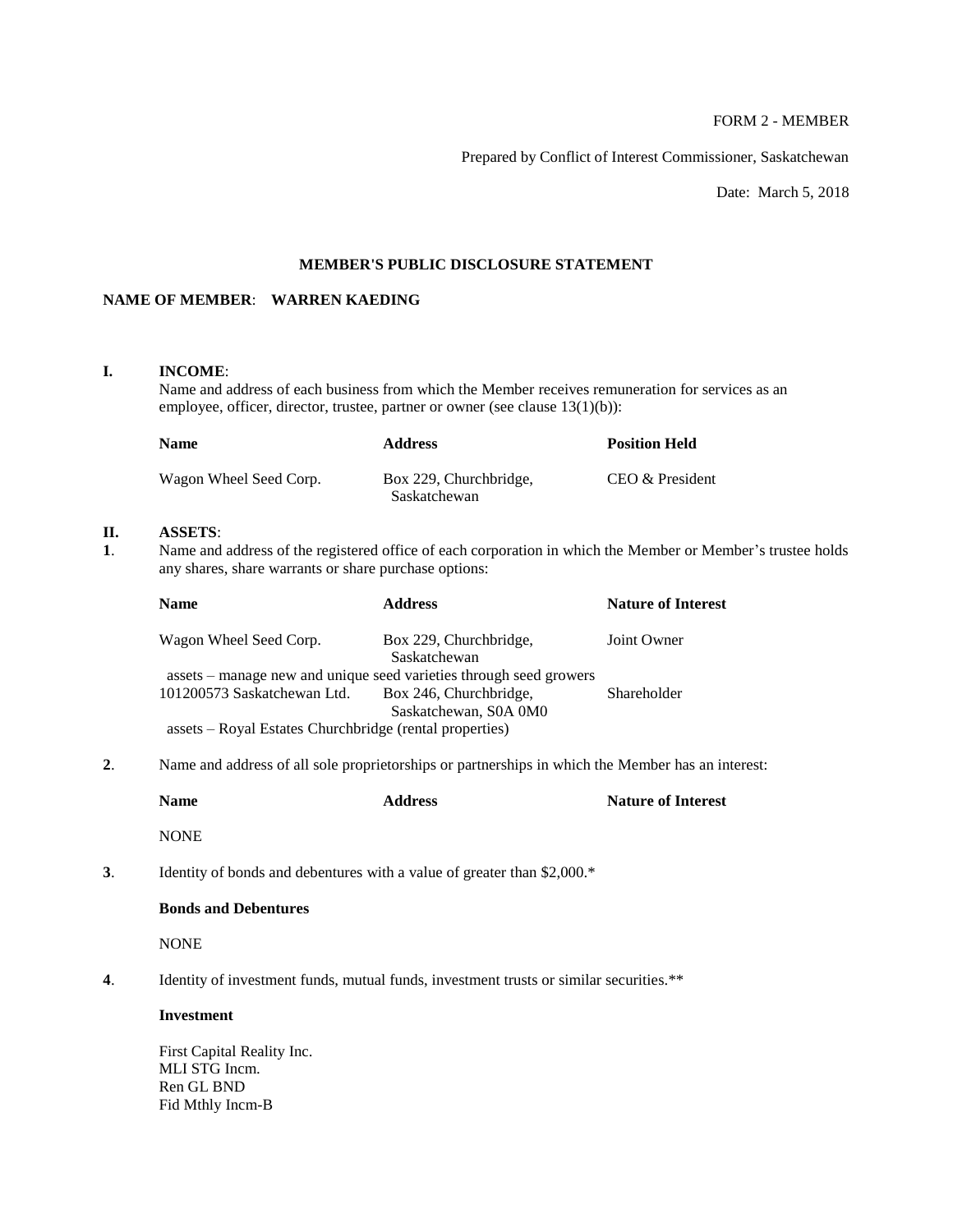Identity of investment funds, mutual funds, investment trusts or similar securities.\*\* (continued)

#### **Investment**

CIER GL RQ-A Fid Amer Eq-B Fid GL Ins Val-B Allegion Plc Amdocs Ltd. American Express Co. Ameriprise Finl Inc. BB&T Corporation Baxter Intl. Inc. CSX Corp. CVS Health Corp. Cadence Design Sys. Caterpillar Inc. Halliburton Co. Ingersoll-Rand PLC Johnson & Johnson Kellogg Co. Eli Lily & Co. Merck & Co. Inc.-New JP Morgan Chase & Co. Oracle Corp. Parker-Hannifin Corp. Procter & Gamble Co. Symantec CP Teradyne Inc. United Technologies Corp. Verizon Communications Wells Fargo Co.

**5**. Municipal address or legal description of any real property, inside or outside Saskatchewan, that the Member has any interest in or title or right to:

## **Address or Legal Description Nature of Interest**

 $NW 6-22-32 W 1<sup>st</sup>$  Joint Owner Personal Residence **View Serversonal Residence** And The *Joint Owner* Royal Estates Churchbridge – Lot H, Block 24, Plan 101819471, Joint Owner Lot I, Block 24, Plan 102133965

## **III. GOVERNMENT CONTRACTS**

Identity and extent of the Member's participation in any Government contract as defined in Section 15 of *The Members' Conflict of Interest Act*:

#### **Description of Contract Nature of Interest**

NONE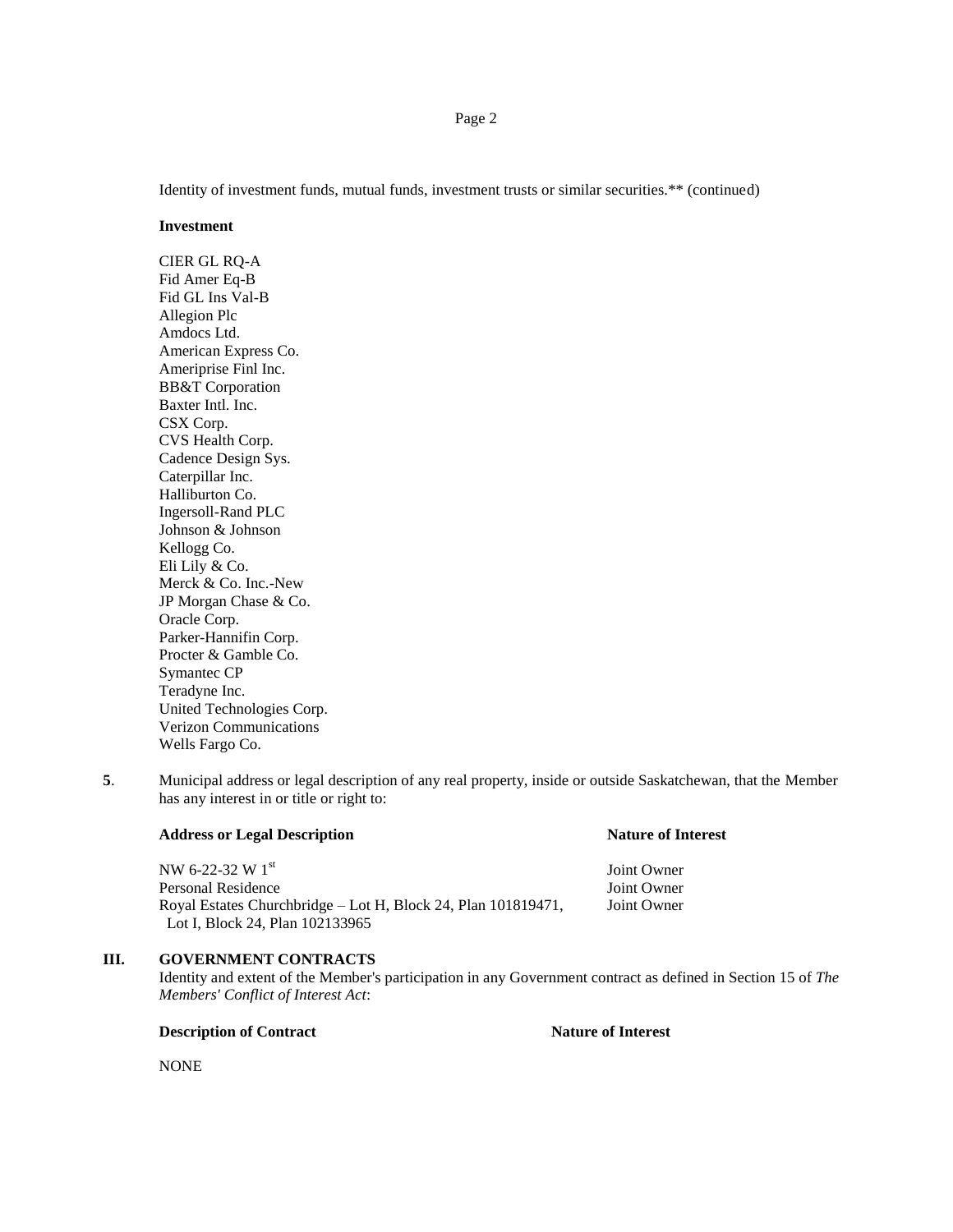**IV.** 

**V**.

| IV. | <b>GIFTS AND BENEFITS:</b>                                                                                                                    | Identity and the extent of any gift or personal benefit received by the Member and mentioned in a disclosure<br>statement filed pursuant to subsection 7(3) of The Members' Conflict of Interest Act: |                 |  |
|-----|-----------------------------------------------------------------------------------------------------------------------------------------------|-------------------------------------------------------------------------------------------------------------------------------------------------------------------------------------------------------|-----------------|--|
|     | <b>Identity</b>                                                                                                                               |                                                                                                                                                                                                       | <b>Extent</b>   |  |
|     | City of Regina: parking permit                                                                                                                |                                                                                                                                                                                                       | \$100           |  |
| V.  | <b>OTHER</b>                                                                                                                                  |                                                                                                                                                                                                       |                 |  |
| 1.  | The identity of any grant or subsidy from the Crown that was received by the Member or any other business<br>listed in paragraph $II(1)$ ***. |                                                                                                                                                                                                       |                 |  |
|     | <b>Identity</b>                                                                                                                               |                                                                                                                                                                                                       | <b>Extent</b>   |  |
|     | <b>NONE</b>                                                                                                                                   |                                                                                                                                                                                                       |                 |  |
| 2.  | Name and address of each corporation, organization or association of which the Member is an officer or<br>director:                           |                                                                                                                                                                                                       |                 |  |
|     | <b>Name</b>                                                                                                                                   | <b>Address</b>                                                                                                                                                                                        | <b>Position</b> |  |
|     | Wagon Wheel Seed Corp.                                                                                                                        | Box 229, Churchbridge,<br>Saskatchewan                                                                                                                                                                | CEO & President |  |
|     | 101200573 Saskatchewan Ltd.                                                                                                                   | Box 246, Churchbridge,<br>Saskatchewan, S0A 0M0                                                                                                                                                       | President       |  |
| 3.  |                                                                                                                                               | Name and address of each organization or association in which the Member holds a Membership:                                                                                                          |                 |  |

| <b>Name</b>                                 | <b>Address</b>                                            | <b>Status of Membership</b> |
|---------------------------------------------|-----------------------------------------------------------|-----------------------------|
| Churchbridge Co-op                          | Churchbridge, Saskatchewan                                | Member                      |
| Twin Valley Co-op                           | Birtle, Manitoba                                          | Member                      |
| Churchbridge Credit Union                   | Churchbridge, Saskatchewan                                | Member                      |
| Saskatchewan Institute of<br>Agrologists    | Saskatoon, Saskatchewan                                   | Member                      |
| Yorkton Chamber of<br>Commerce              | Yorkton, Saskatchewan                                     | Member                      |
| Churchbridge Gun Club                       | Churchbridge, Saskatchewan                                | Member                      |
| <b>Trinity Lutheran Church</b>              | Churchbridge, Saskatchewan                                | Member                      |
| Churchbridge Lion's Club                    | Churchbridge, Saskatchewan                                | Member                      |
| <b>Canadian Seed Growers</b><br>Association | Ottawa, Ontario                                           | Member                      |
| Saskatchewan Seed Growers<br>Association    | Yorkton, Saskatchewan                                     | Member                      |
| Saskatchewan Pulse Growers<br>Association   | Saskatoon, Saskatchewan                                   | Member                      |
| Conservative Party of Canada                | Ottawa, Ontario                                           | Member                      |
| Saskatchewan Party                          | 6135 Rochdale Boulevard,<br>Regina, Saskatchewan, S4X 2R1 | Member                      |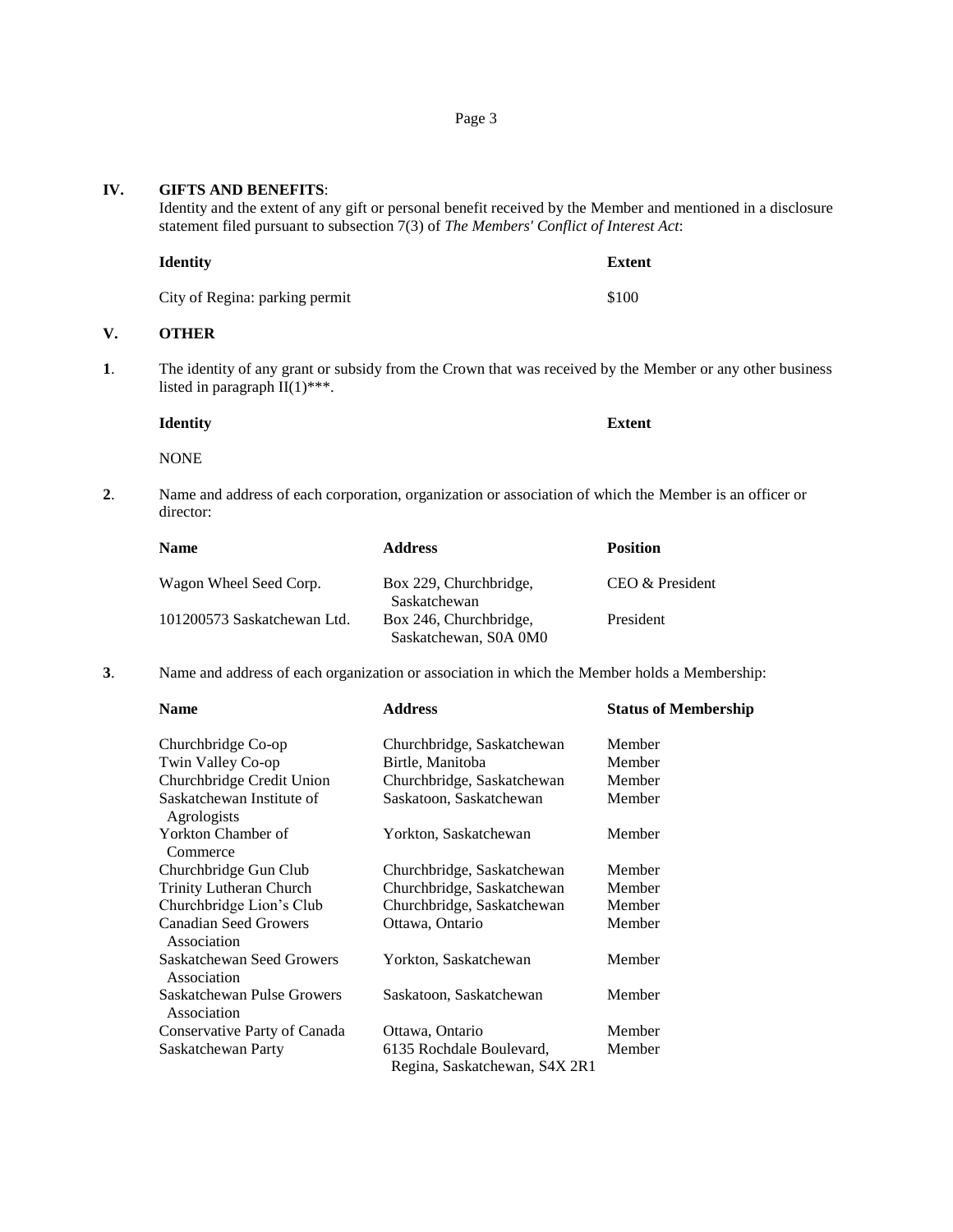Page 4

Name and address of each organization or association in which the Member holds a Membership: (continued)

| <b>Name</b>                                                           | <b>Address</b>                                                                           | <b>Status of Membership</b> |
|-----------------------------------------------------------------------|------------------------------------------------------------------------------------------|-----------------------------|
| Saskatchewan Roughriders<br>Commonwealth Parliamentary<br>Association | Regina, Saskatchewan<br>$239 - 2405$ Legislative Drive,<br>Regina, Saskatchewan, S4S 0B3 | Member<br>Member            |

**4**. Other information as directed by the Commissioner pursuant to clause 13(1)(1):

NONE

- \* Clause 13(1)(f) of *The Members' Conflict of Interest Act* does not require public disclosure of Treasury Bills or bonds issued by the Government of Canada, the government of any province or territory of Canada or any municipal government in Canada.
- \*\* Clause 13(1)(g) of *The Members' Conflict of Interest Act* does not require public disclosure of registered retirement savings plans (rrsps), other than self-directed plans, registered home ownership savings plans (rhosps), registered education savings plans, accounts and term deposits held in banks listed in Schedule I or II to the Bank Act (Canada) or in any other financial institutions in Saskatchewan that are lawfully entitled to accept deposits, pension plans or insurance policies.
- \*\*\* Clause (13)(1)(k) of *The Members' Conflict of Interest Act* does not require public disclosure of a grant or subsidy that is paid pursuant to a government contract or pursuant to an Act or regulation where the authority of the grant or subsidy is not subject to the discretion of any individual and the standard terms and conditions of eligibility are objective in nature and are prescribed in an Act or regulation.

NOTE: Unless disclosure is directed by the Commissioner pursuant to subsection 13(3), the value or amounts of any items required to be in this disclosure statement will not be disclosed in this public disclosure statement.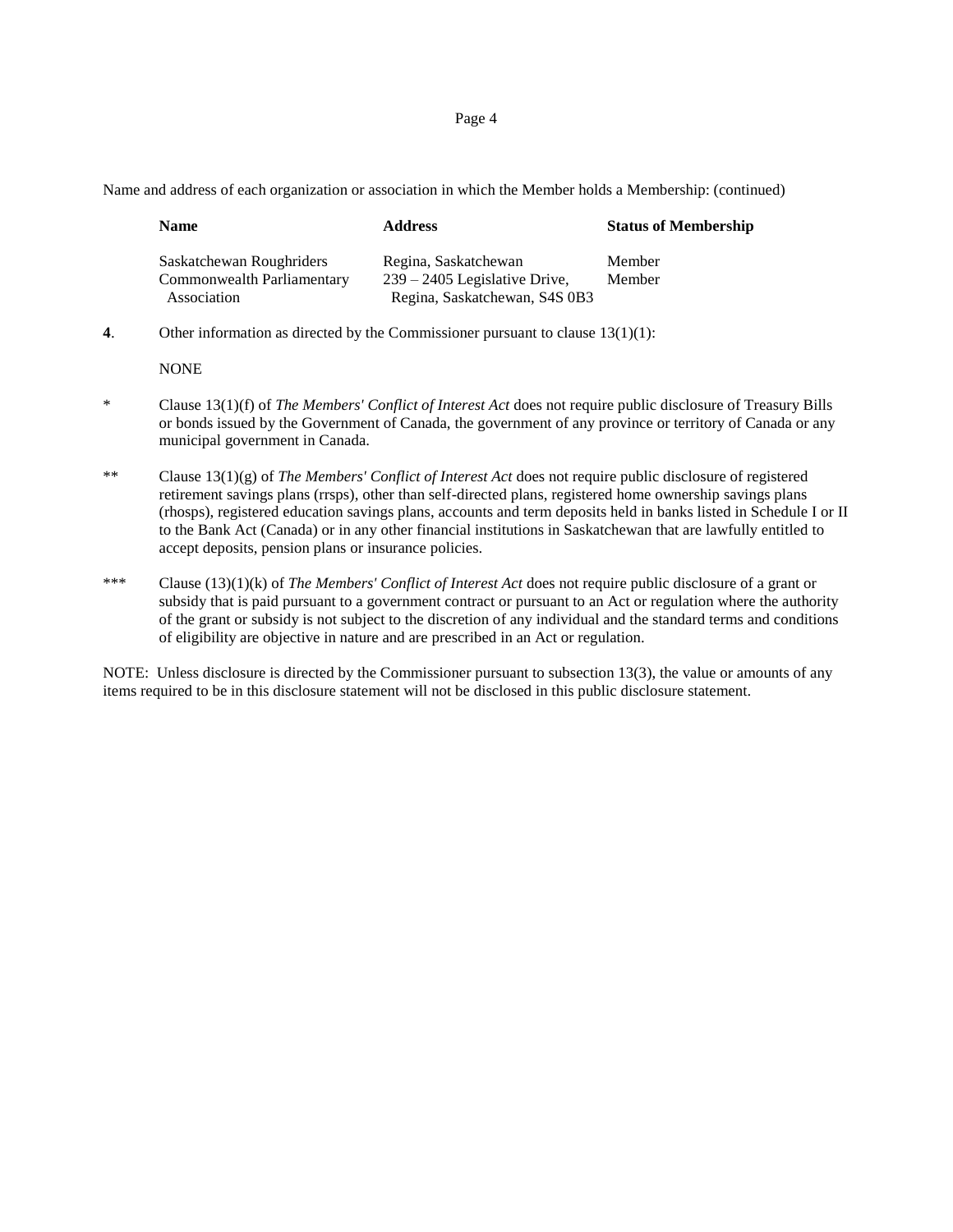# FORM 2 - SCHEDULE A Prepared by Conflict of Interest Commissioner, Saskatchewan

DATE: March 5, 2018

## **MEMBER'S PUBLIC DISCLOSURE STATEMENT**

## **MEMBER'S SPOUSE**

# **NAME OF MEMBER**: **WARREN KAEDING NAME OF SPOUSE**: **CARLA MARIE KAEDING**

## **I. INCOME**:

Name and address of each business from which the Member's spouse receives remuneration for services as an employee, officer, director, trustee, partner or owner (see clause 13(1)(b)):

| <b>Name</b>                      | <b>Address</b>                         | <b>Position Held</b>      |
|----------------------------------|----------------------------------------|---------------------------|
| Wagon Wheel Seed Corp.           | Box 229, Churchbridge,<br>Saskatchewan | Secretary / Treasurer     |
| Town of Churchbridge             | Churchbridge, Saskatchewan             | <b>Town Administrator</b> |
| <b>Outstanding Young Farmers</b> | Saskatchewan                           | Program Manager           |

# **II. ASSETS**:

**1**. Name and address of the registered office of each corporation in which the Member's spouse holds any shares, share warrants or share purchase options:

|    | <b>Name</b>                                                                                                | <b>Address</b>                                                     | <b>Nature of Interest</b> |
|----|------------------------------------------------------------------------------------------------------------|--------------------------------------------------------------------|---------------------------|
|    | Wagon Wheel Seed Corp.                                                                                     | Box 229, Churchbridge,<br>Saskatchewan                             | Joint Owner               |
|    |                                                                                                            | assets – manage new and unique seed varieties through seed growers |                           |
| 2. | Name and address of all sole proprietorships or partnerships in which the Member's spouse has an interest: |                                                                    |                           |

| Name | <b>Address</b> | <b>Nature of Interest</b> |
|------|----------------|---------------------------|
|      |                |                           |

**NONE** 

**3**. Identity of bonds and debentures with a value of greater than \$2,000.00: \*

# **Bonds and Debentures**

NONE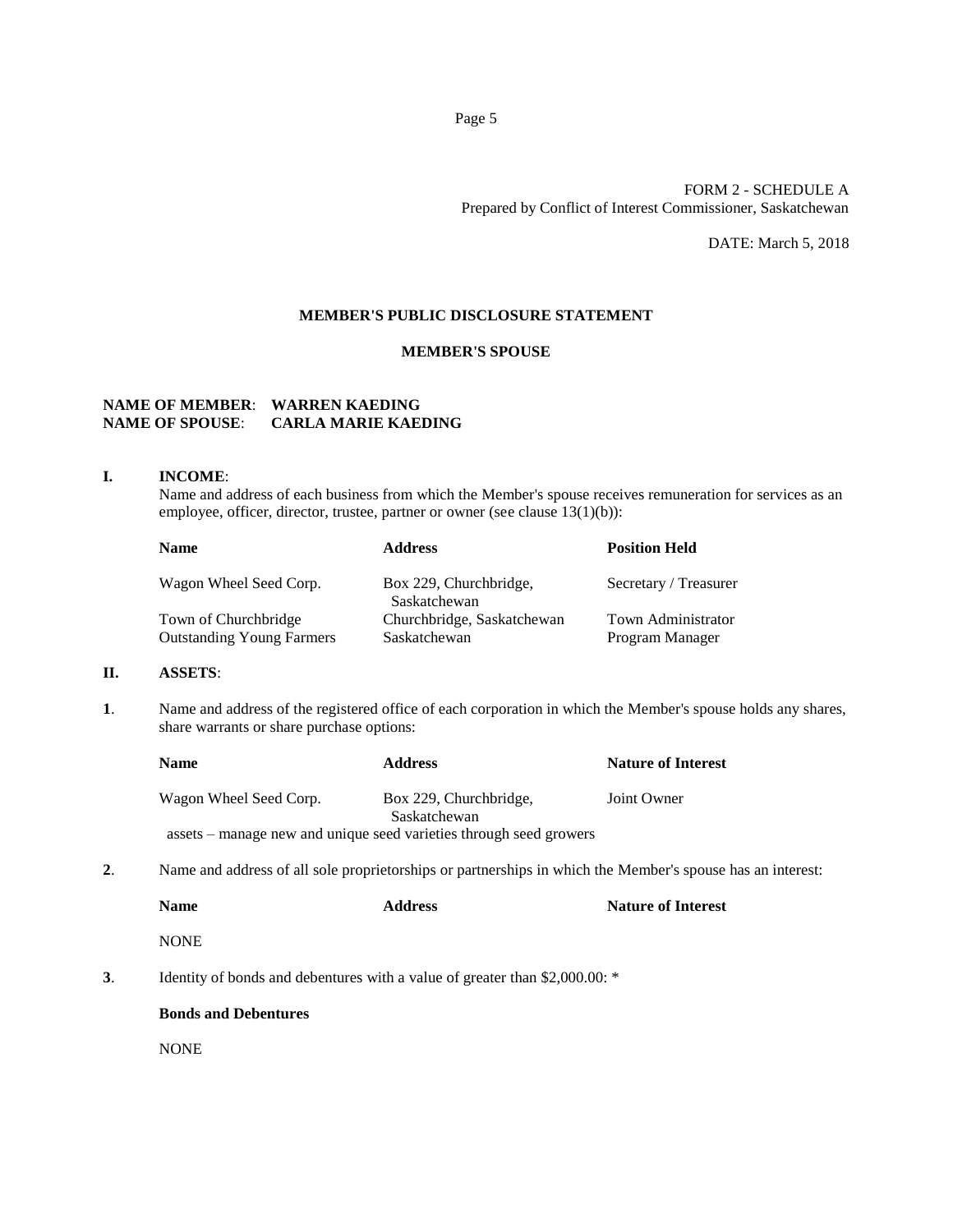## Page 6

**4**. Identity of investment funds, mutual funds, investment trusts or similar securities:\*\*

#### **Investment**

Fidelity Floating Rate High Income Fund Pimco Monthly Income Fund TD Income Advantage Port Fd BMO Asset Allocation Advisor Ser Fd Dynamic Power Bal Fund Fidelity Monthly Income Fund Sentry U.S. Monthly income Fund Capital Group Global Eqty Fd Sentry Canadian Income Fund

**5**. Municipal address or legal description of any real property, inside or outside Saskatchewan, that the Member's spouse has any interest in or title or right to:

| NW 6-22-32 W $1^{\rm st}$                                     | Joint Owner |
|---------------------------------------------------------------|-------------|
| Personal Residence                                            | Joint Owner |
| Royal Estates Churchbridge – Lot H, Block 24, Plan 101819471, | Joint Owner |
| Lot I, Block 24, Plan 102133965                               |             |

## **III. GOVERNMENT CONTRACTS**:

Identity and extent of the Member's spouse's participation in any Government contract as defined in Section 15 of *The Members' Conflict of Interest Act*:

## **Description of Contract Nature of Interest**

NONE

# **IV. GIFTS AND BENEFITS**:

Identity and the extent of any gift or personal benefit received by the Member's spouse and mentioned in a disclosure statement filed pursuant to subsection 7(3) of *The Members' Conflict of Interest Act*:

**Identity Extent**

NONE

## **V. OTHER**:

**1**. The identity of any grant or subsidy from the Crown that was received by the Member's spouse.\*\*\*

**Identity Extent**

**NONE** 

## **Address or Legal Description Nature of Interest**